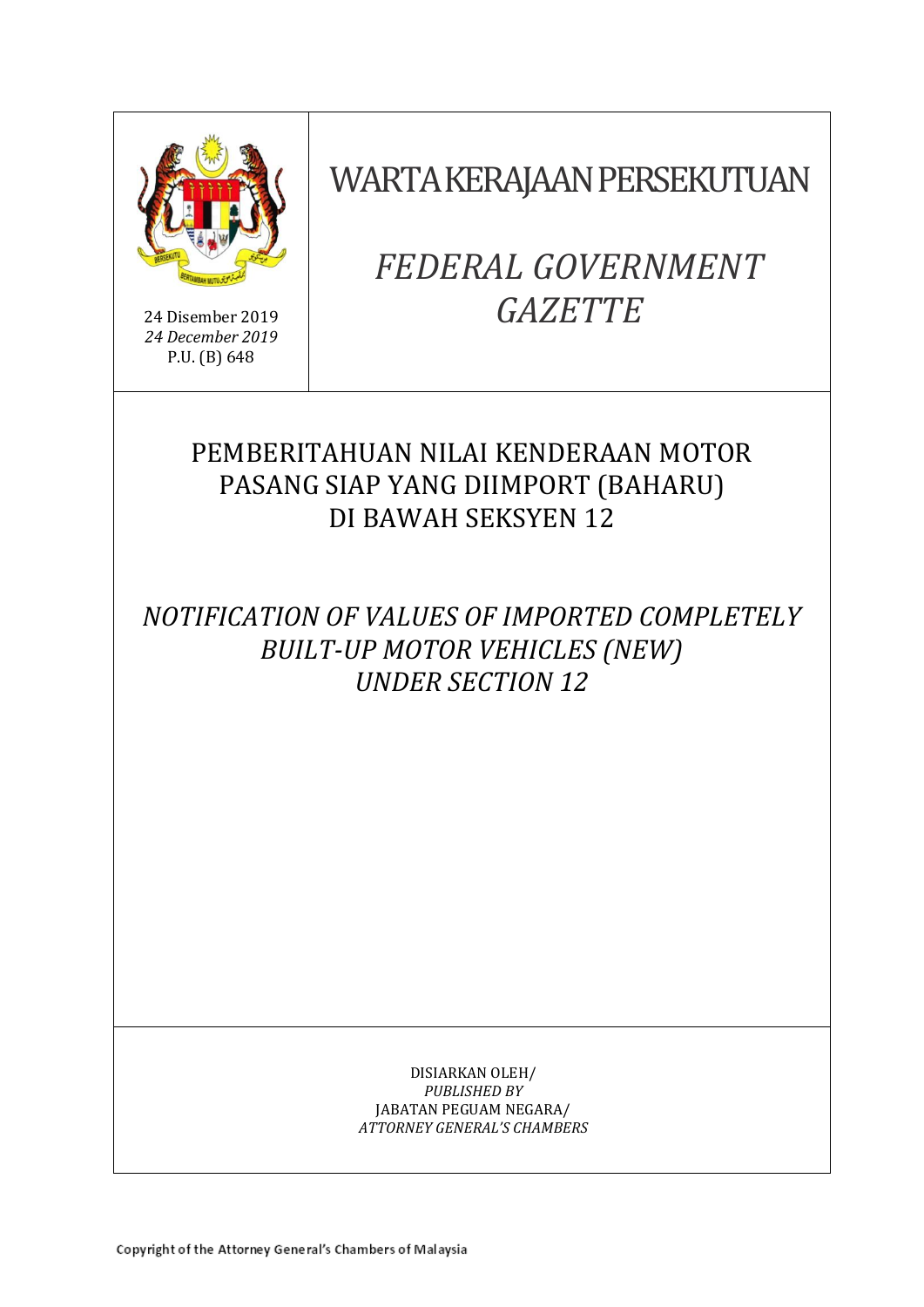#### AKTA KASTAM 1967

## PEMBERITAHUAN NILAI KENDERAAN MOTOR PASANG SIAP YANG DIIMPORT (BAHARU) DI BAWAH SEKSYEN 12

PADA menjalankan kuasa yang diberikan oleh seksyen 12 Akta Kastam 1967 [*Akta 235*], Menteri, bagi maksud pengenaan dan pembayaran duti kastam, menetapkan dalam ruang (2) Jadual nilai bagi kenderaan motor pasang siap yang diimport berduti (baharu) yang disenaraikan dalam ruang (1) berkuat kuasa mulai 30 Disember 2019.

#### **Pemakaian**

2. Pemberitahuan ini terpakai bagi kenderaan motor pasang siap (baharu), tidak termasuk motosikal, yang diimport oleh pemegang AP francais.

#### CUSTOMS ACT 1967

### NOTIFICATION OF VALUES OF IMPORTED COMPLETELY BUILT-UP MOTOR VEHICLES (NEW) UNDER SECTION 12

IN exercise of the powers conferred by section 12 of the Customs Act 1967 [*Act 235*], the Minister, for the purpose of the levy and payment of customs duties, fixes in column (2) of the Schedule the value of the dutiable imported completely built-up motor vehicles (new) listed in column (1) with effect from 30 December 2019.

## **Application**

2. This Notification is applicable for completely built-up motor vehicles (new), not inclusive of motorcycles, imported by franchise AP holders.